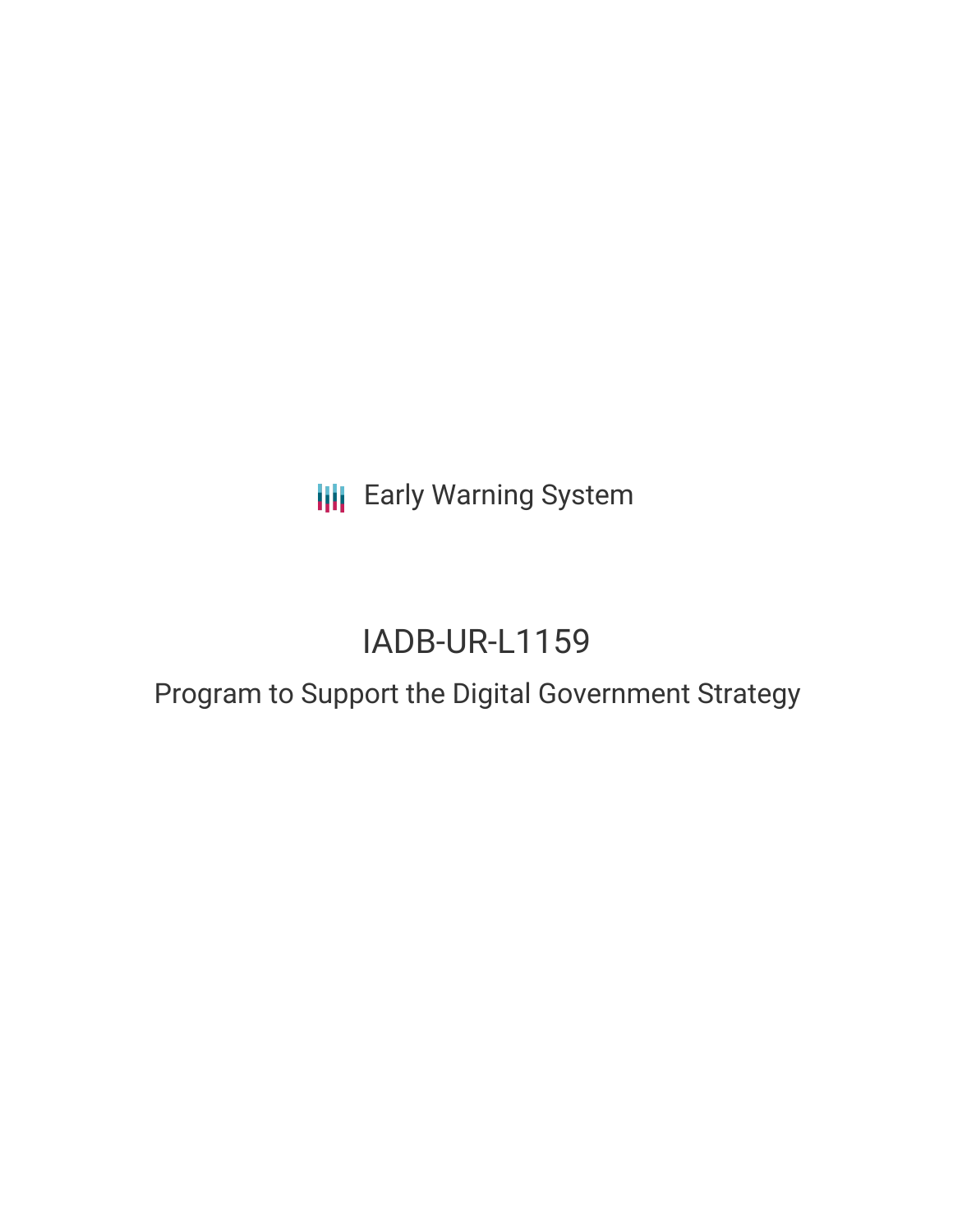

#### **Quick Facts**

| <b>Countries</b>               | Uruguay                                |
|--------------------------------|----------------------------------------|
| <b>Financial Institutions</b>  | Inter-American Development Bank (IADB) |
| <b>Status</b>                  | Approved                               |
| <b>Bank Risk Rating</b>        | C                                      |
| <b>Voting Date</b>             | 2019-09-20                             |
| <b>Borrower</b>                | Government of Uruguay                  |
| <b>Sectors</b>                 | Law and Government                     |
| <b>Investment Type(s)</b>      | Loan                                   |
| <b>Investment Amount (USD)</b> | $$25.00$ million                       |
| <b>Project Cost (USD)</b>      | $$30.00$ million                       |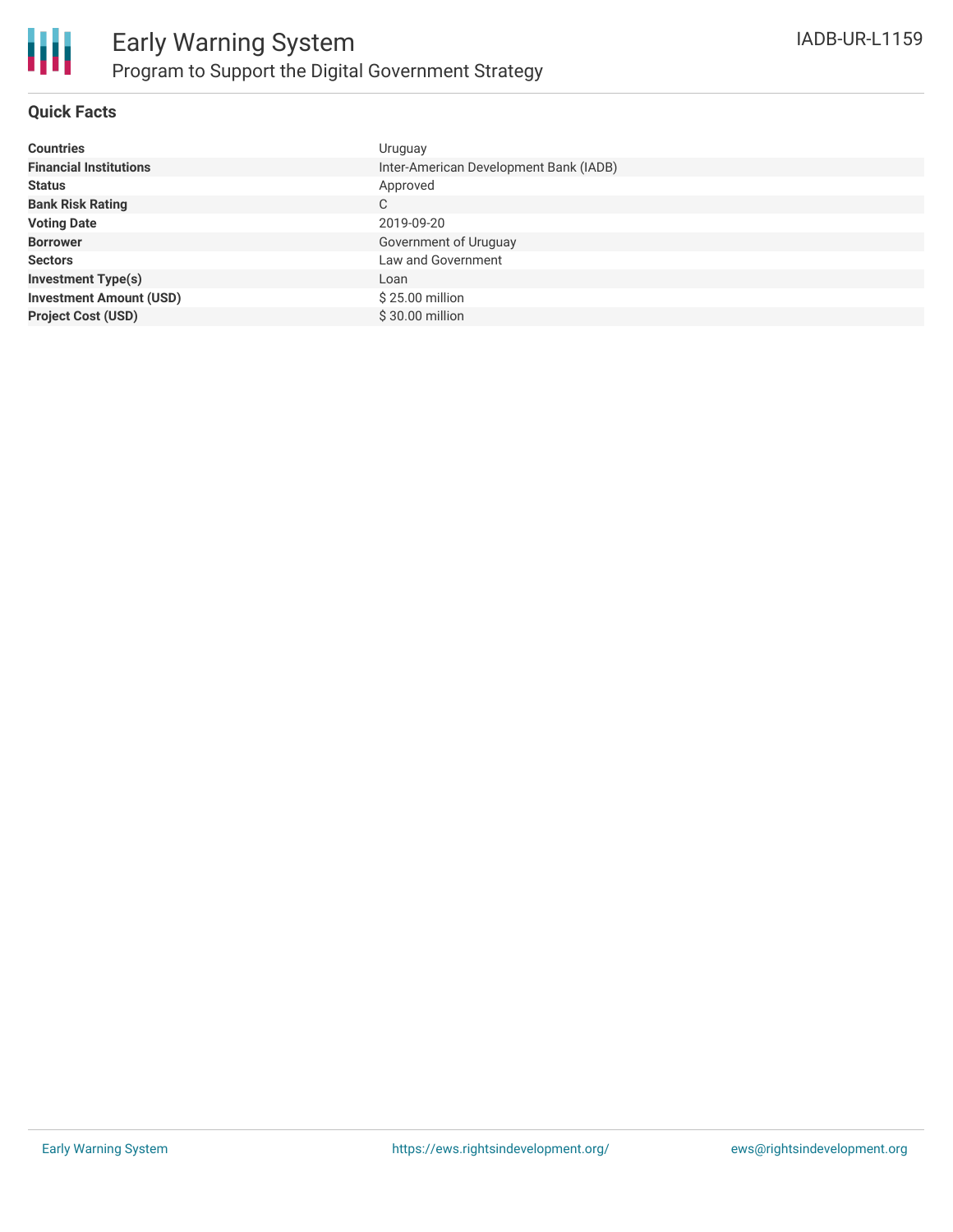

#### **Project Description**

The program will help lower transaction costs for citizens and businesses accessing public services by simplifying procedures at the sector level and increasing the use of digital channels for doing business with the government.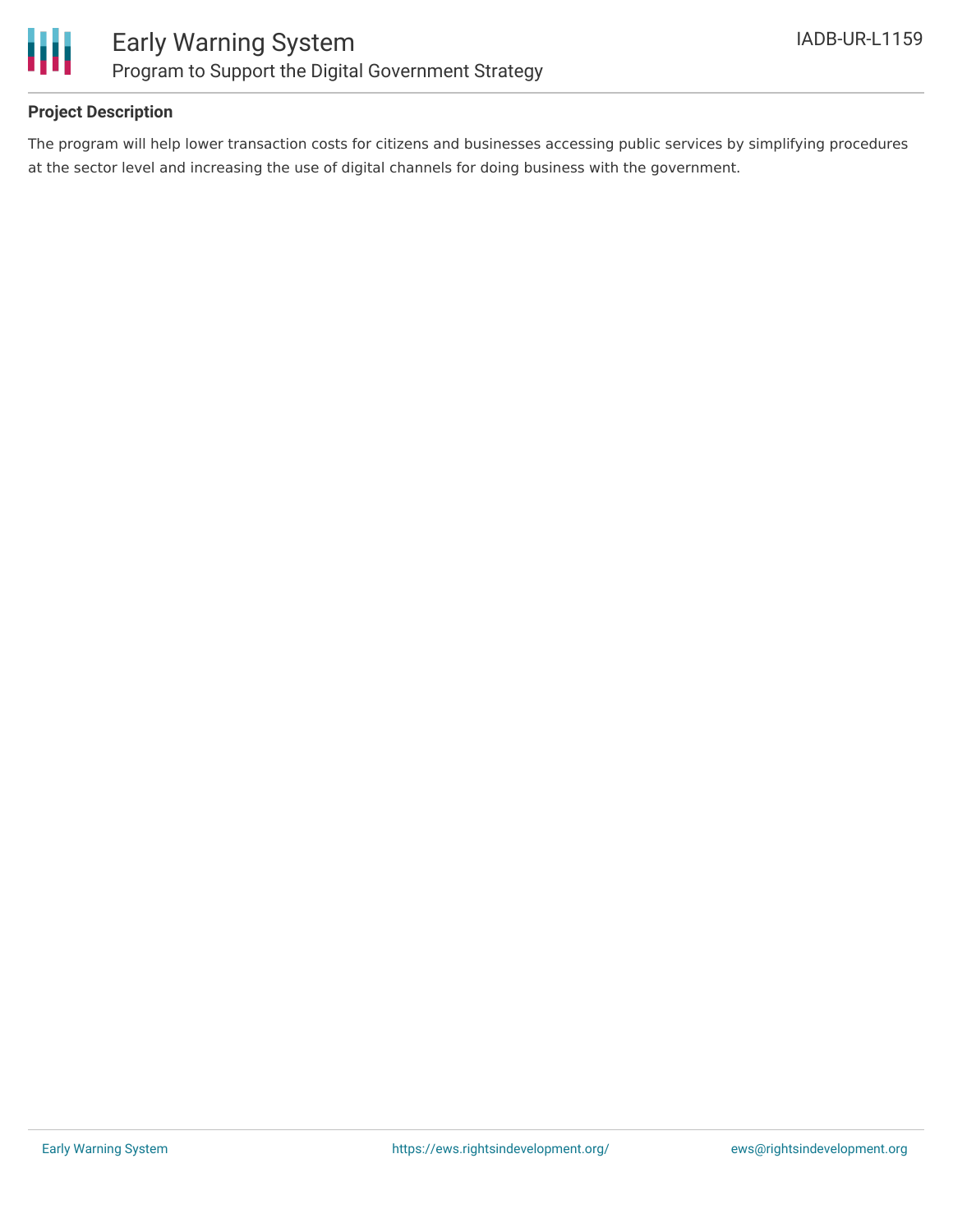

#### **Investment Description**

• Inter-American Development Bank (IADB)

Ordinary Capital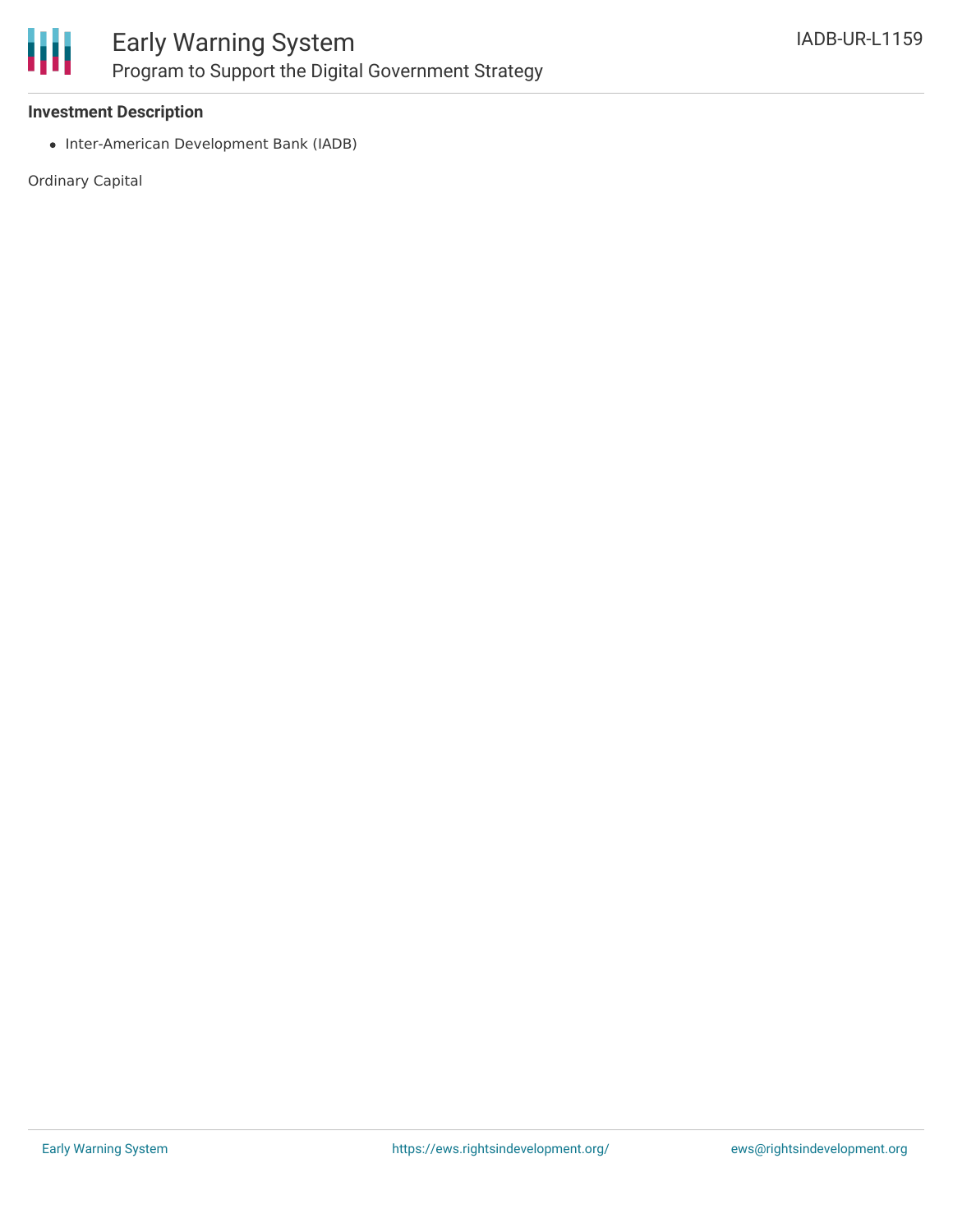#### **Contact Information**

#### ACCOUNTABILITY MECHANISM OF IADB

The Independent Consultation and Investigation Mechanism (MICI) is the independent complaint mechanism and fact-finding body for people who have been or are likely to be adversely affected by an Inter-American Development Bank (IDB) or Inter-American Investment Corporation (IIC)-funded project. If you submit a complaint to MICI, they may assist you in addressing the problems you raised through a dispute-resolution process with those implementing the project and/or through an investigation to assess whether the IDB or IIC is following its own policies for preventing or mitigating harm to people or the environment. You can submit a complaint by sending an email to MICI@iadb.org. You can learn more about the MICI and how to file a complaint at http://www.iadb.org/en/mici/mici,1752.html (in English) or http://www.iadb.org/es/mici/mici,1752.html (Spanish).